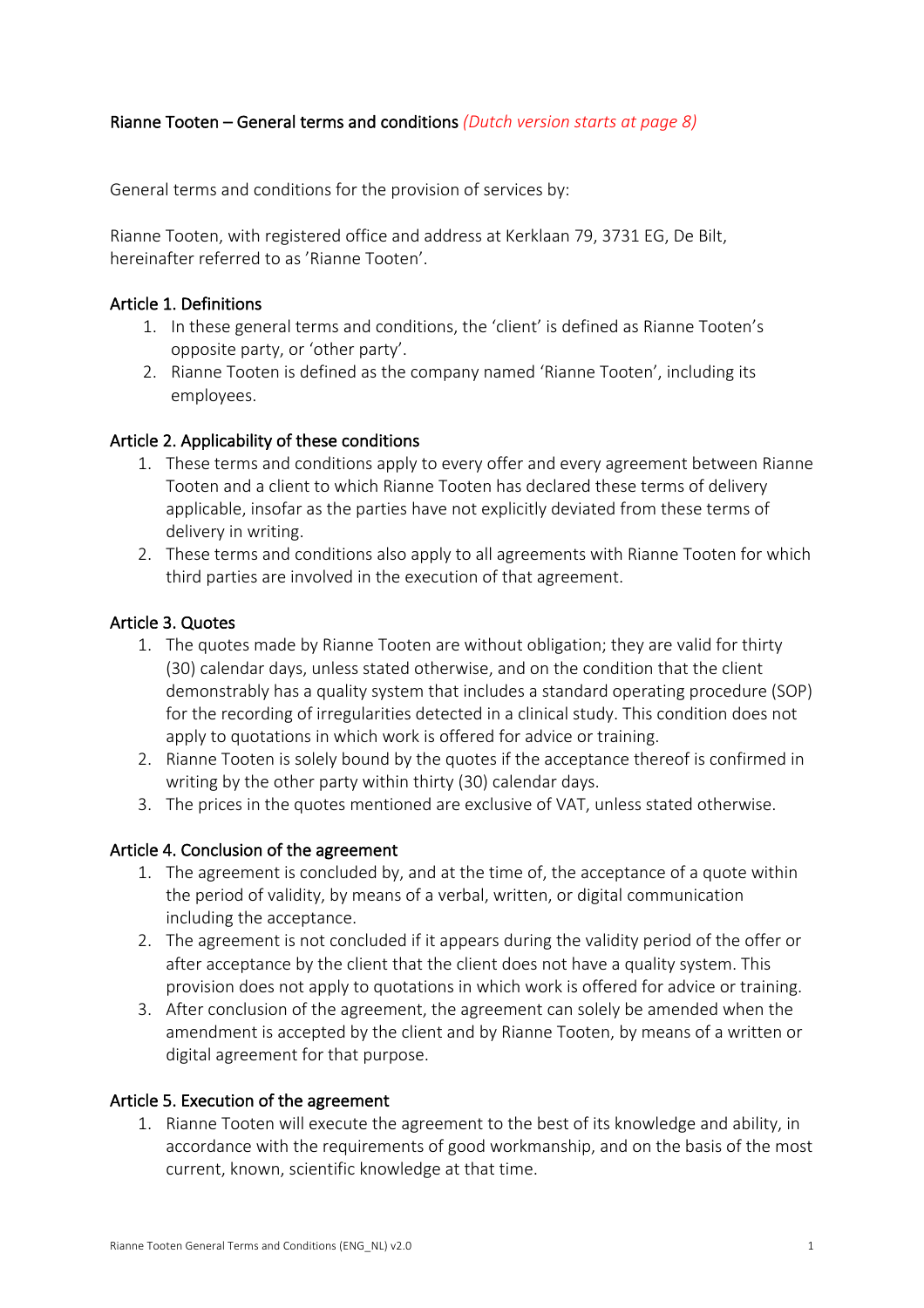- 2. If, and insofar as, the proper execution of the agreement so requires, Rianne Tooten retains the right to engage third parties for the execution of certain activities.
- 3. The client will ensure that all information which Rianne Tooten indicates is necessary, or which the client should reasonably understand that it is necessary for the execution of the agreement, is provided to Rianne Tooten in a timely manner. If the information required for the implementation of the agreement has not been provided to Rianne Tooten in time, Rianne Tooten has the right to suspend the execution of the agreement and/or charge the additional costs resulting from the delay to the client in accordance with the usual rates.
- 4. Rianne Tooten is not liable for damage, of any nature whatsoever, where this is based on incorrect and/or incomplete information provided by the client, unless Rianne Tooten should reasonably have been aware of this inaccuracy or incompleteness.
- 5. If it has been agreed that the agreement will be executed in phases, Rianne Tooten can suspend the execution of the activities that belong to a subsequent phase until the client has approved the results of the preceding phase in writing.

# Article 6. Duration of the contract; execution period

- 1. The agreement is entered into for an indefinite period of time, unless parties expressly agree otherwise in writing.
- 2. If, within the duration of the agreement, a period has been agreed for the completion of certain activities, this is never an absolute deadline. If the execution period is exceeded, the client must therefore provide Rianne Tooten with a written notice of default.

# Article 7. Amendment of the agreement

- 1. If, during the execution of the agreement, it becomes apparent that, for a proper execution, it is necessary to change or supplement the activities to be performed, parties will adjust the agreement accordingly, in a timely manner and in mutual consultation.
- 2. If parties agree that the agreement is to be amended or supplemented, this may influence the expected time of completion of the execution. Rianne Tooten will inform the client of this as soon as possible.
- 3. If the change or supplement to the agreement has financial and/or qualitative consequences, Rianne Tooten will inform the client of this in advance.
- 4. If a fixed fee has been agreed upon, Rianne Tooten will indicate to what extent the change or supplement to the agreement will result in this fee being exceeded.
- 5. Contrary to article 7, paragraph 3, Rianne Tooten will not be able to charge additional costs if the change or supplement is the result of circumstances that can be attributed to Rianne Tooten.

# Article 8. Confidentiality

1. Both parties are obliged to maintain the confidentiality of all confidential information that they have received from each other, or from another source, in the context of their agreement. Information is considered confidential if this is communicated by the other party or if this results from the nature of the information.

# Article 9. Intellectual property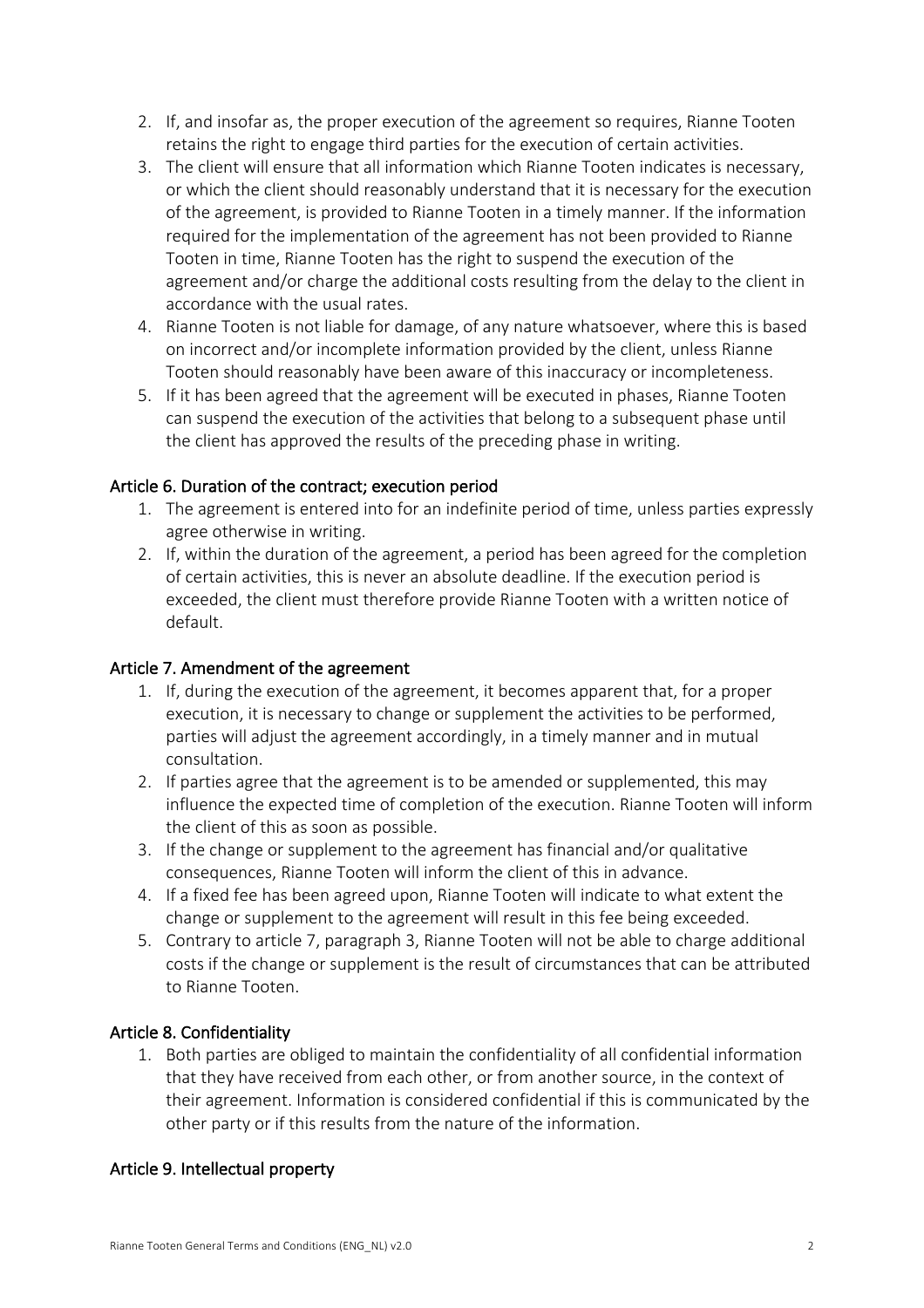- 1. Without prejudice to the provisions of Article 7 of these terms and conditions, Rianne Tooten reserves the rights and powers granted under the Copyright Act.
- 2. All documents provided by Rianne Tooten, such as reports, advice, designs, drafts, drawings, software, etc., are exclusively intended to be used by the client and may not be reproduced, made public, or brought to the attention of third parties without the prior permission of Rianne Tooten.
- 3. Rianne Tooten also reserves the right to use the knowledge gained in the execution of the activities for other purposes, provided that no confidential information is disclosed to third parties.

# Article 10. Cancellation

1. Both parties can cancel the agreement in writing, at any time. In the case of cancellation, parties must observe a notice period of at least two (2) full calendar months.

# Article 11. Termination of the agreement

- 1. Rianne Tooten's claims against client are immediately due and payable in the following cases:
- circumstances that have come to the attention of Rianne Tooten after the conclusion of the agreement give Rianne Tooten good reason to fear that the client will not fulfill his obligations;
- if, after the agreement has been concluded, Rianne Tooten establishes by or during the performance of the agreed work circumstances that are not in accordance with the quality system of the client or the applicable Dutch legislation and European regulations and guidelines. This provision does not apply to consultancy or training activities.
- if, upon conclusion of the agreement, Rianne Tooten requested a guarantee from client regarding compliance, and this security is not provided, or is insufficient.
- 2. In the aforementioned cases, Rianne Tooten is authorized to suspend further execution of the agreement, or to terminate the agreement, all without prejudice to Rianne Tooten's right to claim damages.

# Article 12. Defects; complaint period

- 1. Complaints about the activities performed must be reported in writing to Rianne Tooten, by the client, within eight (8) calendar days after discovery, but no later than fourteen (14) calendar days after completion of the activities concerned.
- 2. If a complaint is justified, Rianne Tooten will still perform the activities as agreed, unless this demonstrably has become pointless for the client. The latter must be communicated in writing by the client.
- 3. If it is no longer possible or useful to provide the agreed services, Rianne Tooten will be liable only within the limits of Article 16.

# Article 13. Fees

- 1. Paragraphs 2, 5, and 6 of this article apply to quotes and agreements in which a fixed fee is offered or agreed. If no fixed fee is agreed upon, paragraphs 3, 4, 5 and 6 of this article apply.
- 2. Parties can agree on a fixed fee upon conclusion of the agreement. The fixed fee does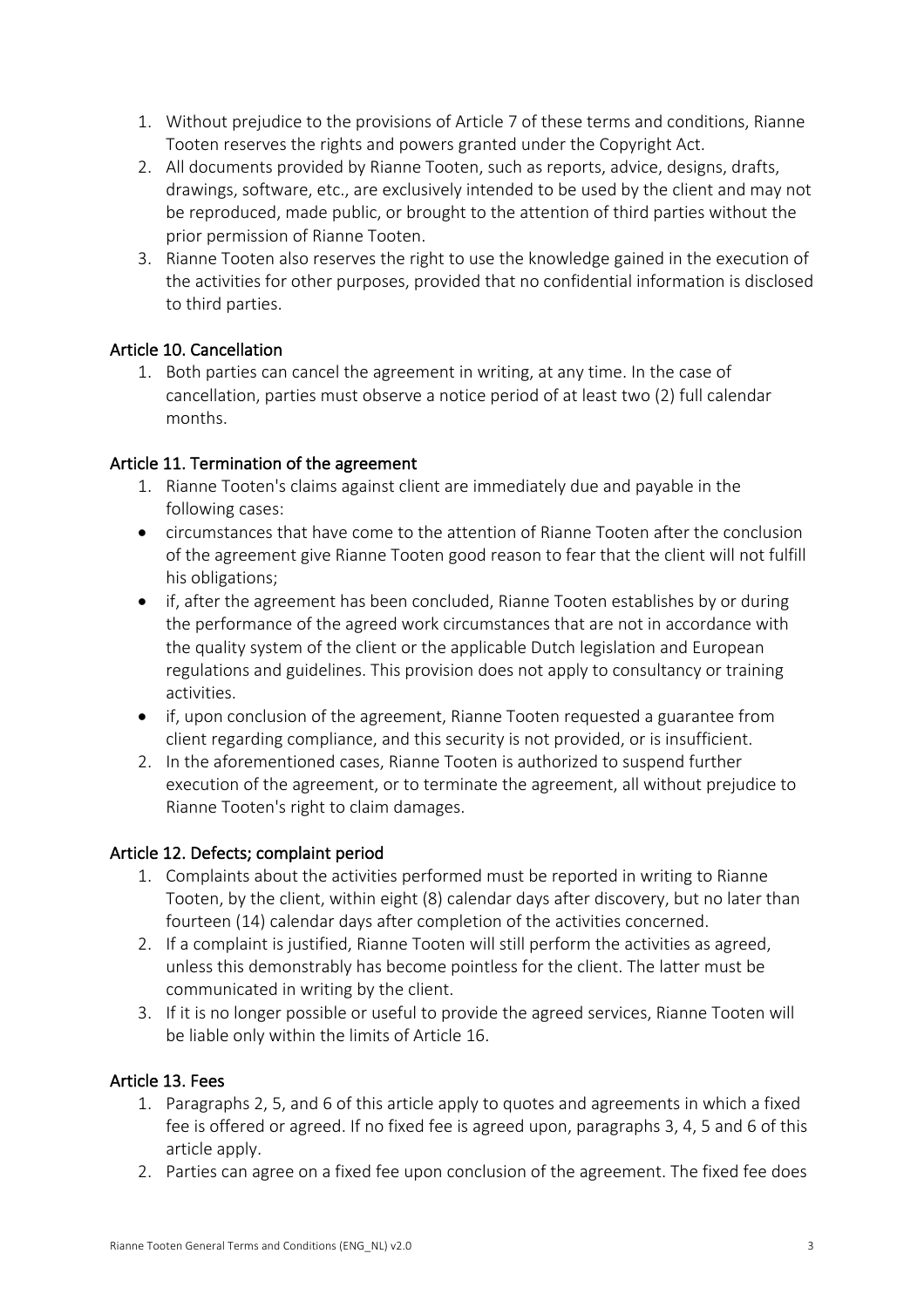not include VAT.

- 3. If no fixed fee is agreed, the fee will be determined on the basis of the hours actually spent. The fee is calculated in accordance with Rianne Tooten's usual hourly rates, applicable for the period in which the activities are performed, unless a different hourly rate has been agreed upon.
- 4. Any cost estimates are exclusive of VAT.
- 5. For assignments with a duration of more than two (2) months, the costs due will be charged periodically.
- 6. If Rianne Tooten agrees on a fixed fee or hourly rate with the client, Rianne Tooten is nevertheless entitled to increase this fee or rate. Rianne Tooten may pass on price increases if Rianne Tooten can demonstrate that significant price changes have occurred between the time of the quote and the time of delivery with regard to, for example, wages.

# Article 14. Payment

- 1. Payment must be made within thirty (30) calendar days after the invoice date, in a manner to be indicated by Rianne Tooten, and in the currency in which the invoice was made.
- 2. Once the thirty (30) calendar days after the invoice date have expired, the client is in default. From the time that the client is in default, the client owes an interest of 1% per month on the claimable amount, unless the statutory interest is higher, in which case the statutory interest applies.
- 3. In the event of liquidation, bankruptcy or suspension of payment by the client, Rianne Tooten's claims, and the obligations of the client towards Rianne Tooten, will be immediately due and payable.
- 4. Payments made by the client will first be used to settle all interest and costs owed, after which, invoices that have been due the longest will be settled, even if the client states that the payment relates to a later invoice.

# Article 15. Collection charges

- 1. If the client is in default, or not fulfilling one or more of his obligations, all reasonable costs for obtaining settlement out of court will be borne by the client. In any case the client owes:
	- 15% on the first EUR 3,000;
	- 10% on the excess up to EUR 6,000;
	- 8% on the excess up to EUR 15,000;
	- 5% on the excess up to EUR 60,000;
	- 3% over the excess above EUR 60,000;

unless the client is a consumer or a sole trader. In that case, collection charges are due in accordance with the Dutch Extrajudicial Collection Costs Decree (see www.rechtspraak.nl).

2. If Rianne Tooten demonstrates that it has incurred higher costs, that were reasonably necessary, these will also qualify for reimbursement.

# Article 16. Liability

- 1. If Rianne Tooten is liable, then that liability is limited as follows:
	- The liability of Rianne Tooten, insofar as it is covered by its liability insurance, is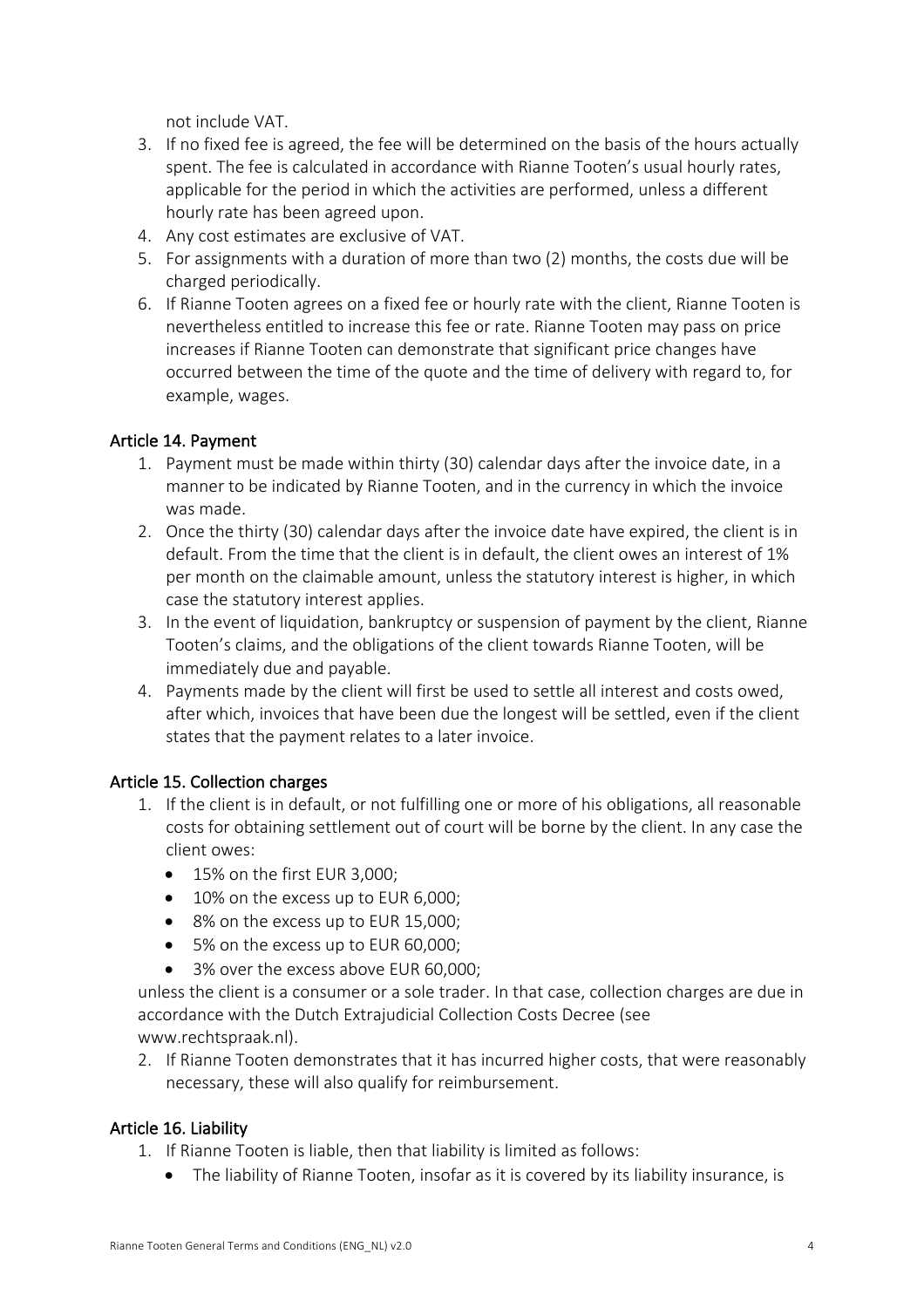limited to the amount paid out by the insurer.

- If, under any circumstance, the insurer does not pay out, or damage is not covered by the insurance, Rianne Tooten's liability is limited to once the invoice value of the assignment, at least to that part of the assignment to which the liability relates.
- Contrary to what is stipulated above in paragraph 2 of this article, in the case of an assignment with a duration of more than six (6) months, liability is further limited to the fee part that is owed for the last three (3) months.
- The limitations of liability included in these conditions do not apply if the damage is due to intent or gross negligence by Rianne Tooten or employees.
- Rianne Tooten is never liable for consequential damages. Rianne Tooten is also not liable for claims for damages from third parties against the client that are the result of circumstances that are not in accordance with the client's quality system or the applicable Dutch legislation and European regulations and guidelines.

# Article 17. Force majeure

- 1. In addition to what is understood in this regard by law and case law, force majeure in these general terms and conditions is understood to mean all external causes, foreseen or unforeseen, over which Rianne Tooten cannot exert influence, but, as a result of which, Rianne Tooten is unable to fulfill his obligations. This includes industrial action at Rianne Tooten's company.
- 2. Rianne Tooten also has the right to invoke force majeure if the circumstance that prevents (further) fulfillment occurs after Rianne Tooten should have fulfilled its obligation.
- 3. During a period of force majeure, Rianne Tooten's obligations are suspended. If the period in which Rianne Tooten cannot fulfill the obligations due to force majeure lasts longer than two (2) months, both parties are entitled to terminate the agreement without any obligation to pay compensation.
- 4. If, upon commencement of the force majeure, Rianne Tooten has already partially fulfilled its obligations, or can only partially meet its obligations, it is entitled to invoice the executed or executable part separately and the client is obliged to pay this invoice as if it concerns a separate contract. However, this does not apply if the already executed or executable part has no independent value.

# Article 18. Special provisions in-company training

- 1. If it has been agreed that Rianne Tooten will provide in-company training in any form whatsoever, the provisions in this article apply, in deviation and in addition to the general terms and conditions.
- 2. The offer for in-company training by Rianne Tooten is exclusively made on the basis of a digital quote. The prices quoted include training materials but exclude travel and accommodation costs.
- 3. The quote must be accepted no later than four (4) weeks before the start of the training for the agreement to be concluded. You will receive an e-mail from Rianne Tooten, confirming the training and stating the dates of the in-company training.
- 4. You will receive the invoice at the time of confirmation. The payment term is eight (8) calendar days. If the payment term is exceeded, the in-company training can be cancelled.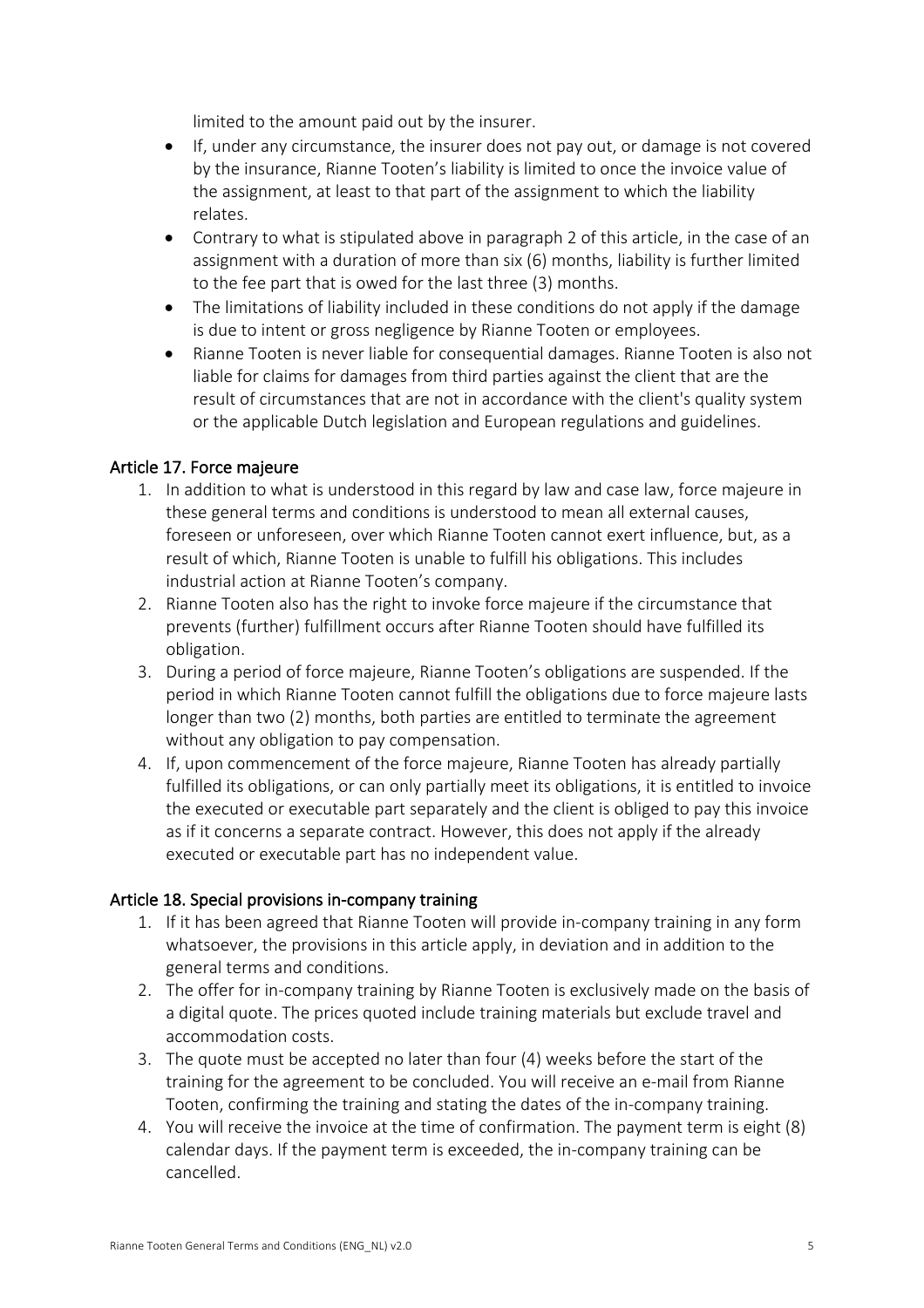- 5. The in-company training can be cancelled or moved solely via e-mail (info@riannetooten.nl). The following applies:
	- up to three (3) weeks before the start of the training, no administration costs will be charged, and the amount paid will be returned to you;
	- within three (3) weeks before the start of the training, you will be obliged to pay the full costs of the training.
- 6. Rianne Tooten reserves the right to cancel an in-company training due to unforeseen circumstances. Rianne Tooten will announce another date for the in-company training as soon as possible, by e-mail (info@riannetooten.nl).
- 7. Rianne Tooten makes every effort to take appropriate technical and organizational measures to protect the personal data of the participants of the in-company training against loss and unlawful use by third parties.

# Article 19. Special provisions for classroom training

- 1. In deviation and in addition to these general terms and conditions, the provisions in this article apply for participation in a classroom training provided by Rianne Tooten.
- 2. You can register for a classroom training by using the registration module on the website (www.riannetooten.nl).
- 3. You will receive a confirmation by e-mail for every registration. The planned date for the training is subject to a sufficient number of participants. Three (3) weeks before the start of the training you will receive final confirmation of whether the training will go ahead or not.
- 4. Your payment for participation in the classroom training assures your participation, although a definite date may depend on the number of participants, as stated in number 3 above. The price includes training material and lunch.
- 5. The classroom training can only be cancelled or moved by e-mail (info@riannetooten.nl). The following applies:
	- up to three (3) weeks before the start of the training, no administration costs will be charged and the amount paid will be returned to you;
	- within three (3) weeks before the start of the training, you will be obliged to pay the full costs of the training;
	- A registration is personal, but if you are unable to attend, it is always possible to send a substitute. This must be communicated on time, by e-mail (info@riannetooten.nl);
- 6. Rianne Tooten reserves the right to cancel a training due to an insufficient number of participants. If a training cannot take place, the already registered participants will receive an e-mail about this from Rianne Tooten, and the amount paid will be returned to them.
- 7. Rianne Tooten also reserves the right to cancel a classroom training due to unforeseen circumstances. Rianne Tooten will announce another date for the classroom training as soon as possible, by e-mail (info@riannetooten.nl).
- 8. Rianne Tooten is not liable for any damage caused at training locations resulting from non-compliance with safety instructions by participants in the classroom training.
- 9. Rianne Tooten makes every effort to take appropriate technical and organizational measures to protect the personal data of the participants of the classroom training against loss and unlawful use by third parties. Your personal data can be used for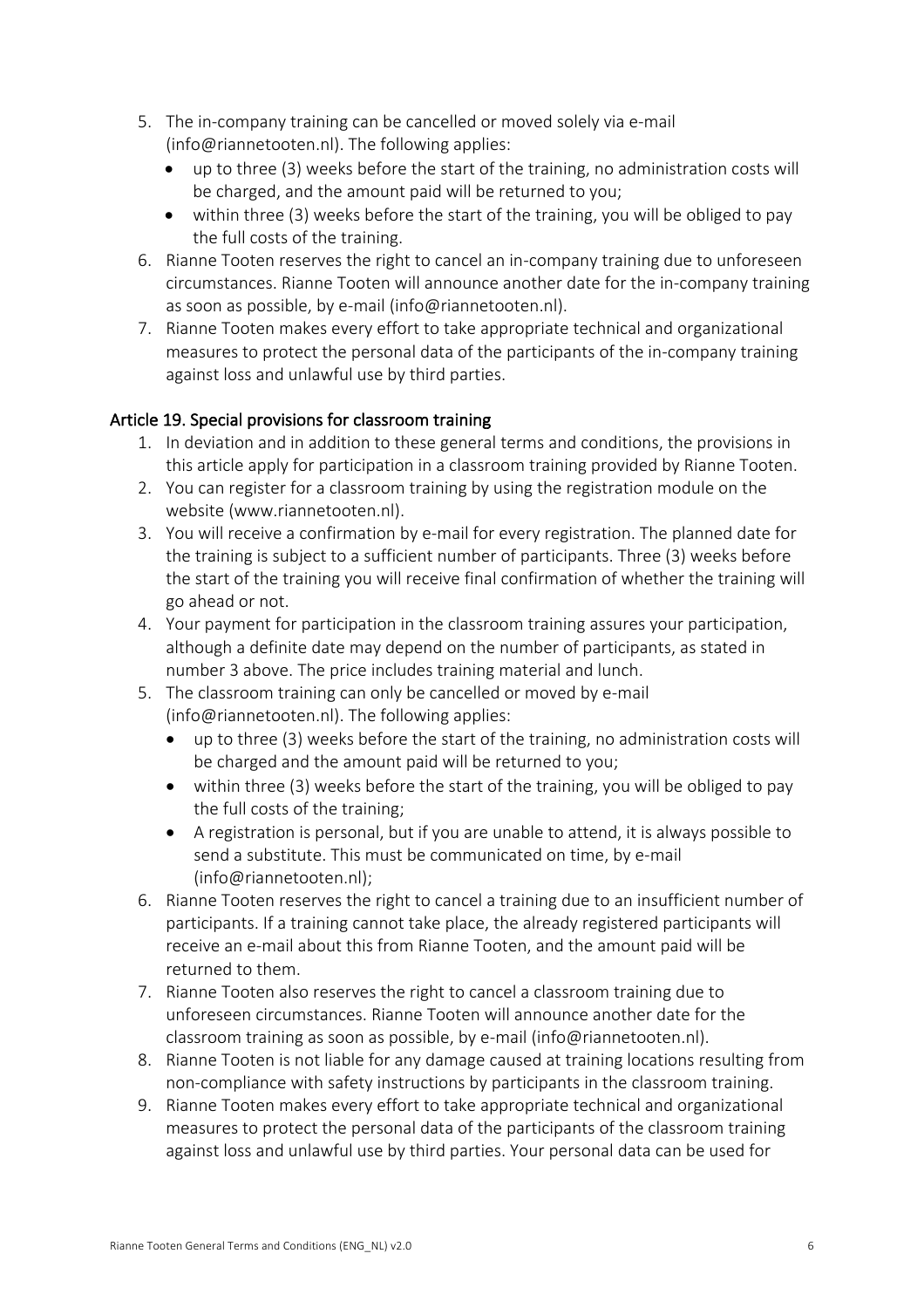sending information about training courses by Rianne Tooten. If you object to this, please inform Rianne Tooten about this by e-mail (info@riannetooten.nl).

# Article 20. Special provisions advice on location

- 1. In deviation and in addition to these general terms and conditions, the provisions in this article apply where it has been agreed that Rianne Tooten will provide advice on location in any form whatsoever.
- 2. The offer for advice on location by Rianne Tooten is made exclusively on the basis of a digital quote. The prices quoted exclude travel and accommodation costs.
- 3. You will receive an e-mail confirmation from Rianne Tooten, stating the date of the advice on location.
- 4. You will receive the invoice at the time of confirmation. The invoice must be paid ultimately one day before the advice on location. Travel and accommodation costs are invoiced on location, with a payment term of eight (8) calendar days.

# Article 21. Dispute resolution

1. The court in Rianne Tooten's place of business has exclusive jurisdiction to hear disputes, unless the sub-district court has jurisdiction. Rianne Tooten nevertheless has the right to summon her counterparty before the competent court according to the law.

### Article 22. Applicable law

1. Dutch law applies to every agreement between Rianne Tooten and the client.

### Article 23. Amendment of the conditions

1. The version of the general terms and conditions valid at the time of the conclusion of this agreement always applies.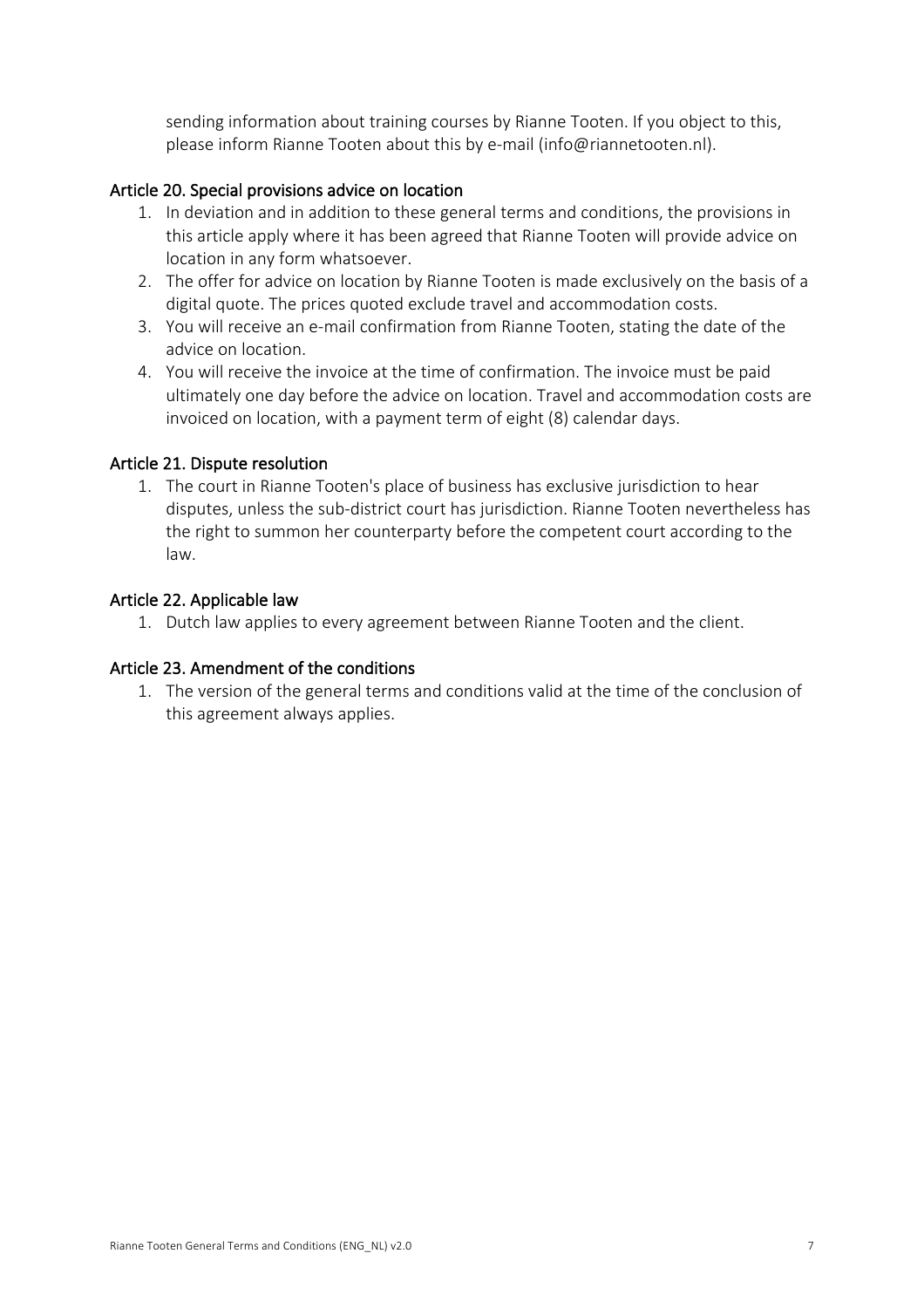### Rianne Tooten – Algemene leveringsvoorwaarden

Algemene leveringsvoorwaarden voor de levering van diensten door:

Rianne Tooten gevestigd en kantoorhoudende op Kerklaan 79, 3731 EG, De Bilt hierna te noemen: Rianne Tooten.

### Artikel 1. Definities

- 1. In deze algemene voorwaarden wordt verstaan onder 'opdrachtgever', de wederpartij van Rianne Tooten, of 'wederpartij'.
- 2. Onder Rianne Tooten wordt verstaan, het bedrijf genaamd 'Rianne Tooten', inclusief haar medewerkers.

### Artikel 2. Toepasselijkheid van deze voorwaarden

- 1. Deze voorwaarden gelden voor iedere aanbieding en iedere overeenkomst tussen Rianne Tooten en een opdrachtgever waarop Rianne Tooten deze voorwaarden van toepassing heeft verklaard, voor zover van deze voorwaarden niet door partijen uitdrukkelijk en schriftelijk is afgeweken.
- 2. De onderhavige voorwaarden zijn eveneens van toepassing op alle overeenkomsten met Rianne Tooten, voor de uitvoering waarvan derden dienen te worden betrokken.

### Artikel 3. Offertes

- 1. De door Rianne Tooten gemaakte offertes zijn vrijblijvend; zij zijn geldig gedurende dertig (30) kalenderdagen, tenzij anders aangegeven, en onder de voorwaarde dat de opdrachtgever aantoonbaar beschikt over een kwaliteitssysteem waar een standard operating procedure (SOP) ten behoeve van de vastlegging van geconstateerde onrechtmatigheden in een klinische studie onderdeel van is. Deze voorwaarde geldt niet voor offertes waarin werkzaamheden voor advisering of training worden aangeboden.
- 2. Rianne Tooten is slechts aan de offertes gebonden indien de aanvaarding hiervan door de wederpartij schriftelijk binnen dertig (30) kalenderdagen worden bevestigd.
- 3. De prijzen in de genoemde offertes zijn exclusief BTW, tenzij anders aangegeven.

# Artikel 4. Totstandkoming van de overeenkomst

- 1. De overeenkomst komt tot stand door en op het moment van de aanvaarding van een offerte binnen de geldigheidstermijn door een mondelinge, schriftelijke of digitale mededeling inhoudende de aanvaarding.
- 2. De overeenkomst komt niet tot stand indien in de geldigheidsperiode van de offerte of na de aanvaarding door de opdrachtgever blijkt dat de opdrachtgever niet beschikt over een kwaliteitssysteem. Deze bepaling geldt niet voor offertes waarin werkzaamheden voor advisering of training worden aangeboden.
- 3. De overeenkomst kan na totstandkoming slechts worden gewijzigd op het moment van aanvaarding van de wijziging door opdrachtgever en Rianne Tooten door middel van een daartoe strekkende schriftelijke of digitale overeenkomst.

### Artikel 5. Uitvoering van de overeenkomst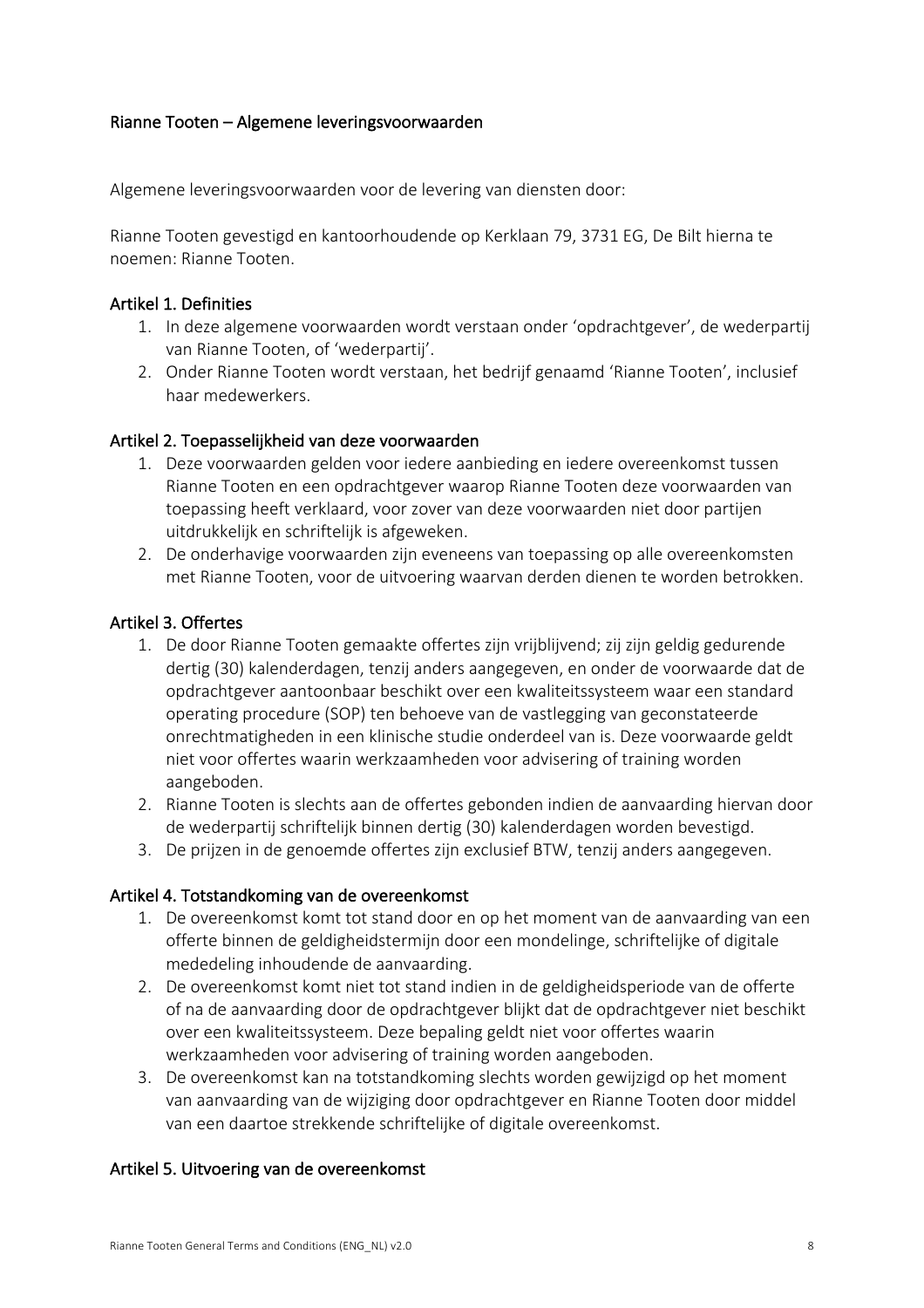- 1. Rianne Tooten zal de overeenkomst naar beste inzicht en vermogen en overeenkomstig de eisen van goed vakmanschap uitvoeren en op grond van de op dat moment bekende stand der wetenschap.
- 2. Indien en voor zover een goede uitvoering van de overeenkomst dit vereist, heeft Rianne Tooten het recht bepaalde werkzaamheden te laten verrichten door derden.
- 3. De opdrachtgever draagt er zorg voor dat alle gegevens, waarvan Rianne Tooten aangeeft dat deze noodzakelijk zijn of waarvan de opdrachtgever redelijkerwijs behoort te begrijpen dat deze noodzakelijk zijn voor het uitvoeren van de overeenkomst, tijdig aan Rianne Tooten worden verstrekt. Indien de voor de uitvoering van de overeenkomst benodigde gegevens niet tijdig aan Rianne Tooten zijn verstrekt, heeft Rianne Tooten het recht de uitvoering van de overeenkomst op te schorten en/of de uit de vertraging voortvloeiende extra kosten volgens de gebruikelijke tarieven aan de opdrachtgever in rekening te brengen.
- 4. Rianne Tooten is niet aansprakelijk voor schade, van welke aard ook, doordat Rianne Tooten is uit gegaan van door de opdrachtgever verstrekte onjuiste en/of onvolledige gegevens, tenzij deze onjuistheid of onvolledigheid voor haar kenbaar behoorde te zijn.
- 5. Indien is overeengekomen dat de overeenkomst in fasen zal worden uitgevoerd kan Rianne Tooten de uitvoering van die onderdelen die tot een volgende fase behoren opschorten tot dat de opdrachtgever de resultaten van de daaraan voorafgaande fase schriftelijk heeft goedgekeurd.

# Artikel 6. Contractduur; uitvoeringstermijn

- 1. De overeenkomst wordt aangegaan voor onbepaalde tijd, tenzij partijen uitdrukkelijk en schriftelijk anders overeenkomen.
- 2. Is binnen de looptijd van de overeenkomst voor de voltooiing van bepaalde werkzaamheden een termijn overeengekomen, dan is dit nimmer een fatale termijn. Bij overschrijding van de uitvoeringstermijn dient de opdrachtgever Rianne Tooten derhalve schriftelijk in gebreke te stellen.

### Artikel 7. Wijziging van de overeenkomst

- 1. Indien tijdens de uitvoering van de overeenkomst blijkt dat voor een behoorlijke uitvoering het noodzakelijk is om de te verrichten werkzaamheden te wijzigen of aan te vullen, zullen partijen tijdig en in onderling overleg de overeenkomst dienovereenkomstig aanpassen.
- 2. Indien partijen overeenkomen dat de overeenkomst wordt gewijzigd of aangevuld, kan het tijdstip van voltooiing van de uitvoering daardoor worden beïnvloed. Rianne Tooten zal de opdrachtgever zo spoedig mogelijk hiervan op de hoogte stellen.
- 3. Indien de wijziging of aanvulling op de overeenkomst financiële en/of kwalitatieve consequenties hebben, zal Rianne Tooten de opdrachtgever hierover tevoren inlichten.
- 4. Indien een vast honorarium is overeengekomen zal Rianne Tooten daarbij aangeven in hoeverre de wijziging of aanvulling van de overeenkomst een overschrijding van dit honorarium tot gevolg heeft.
- 5. In afwijking van lid 3 zal Rianne Tooten geen meerkosten in rekening kunnen brengen indien de wijziging of aanvulling het gevolg is van omstandigheden die aan haar kunnen worden toegerekend.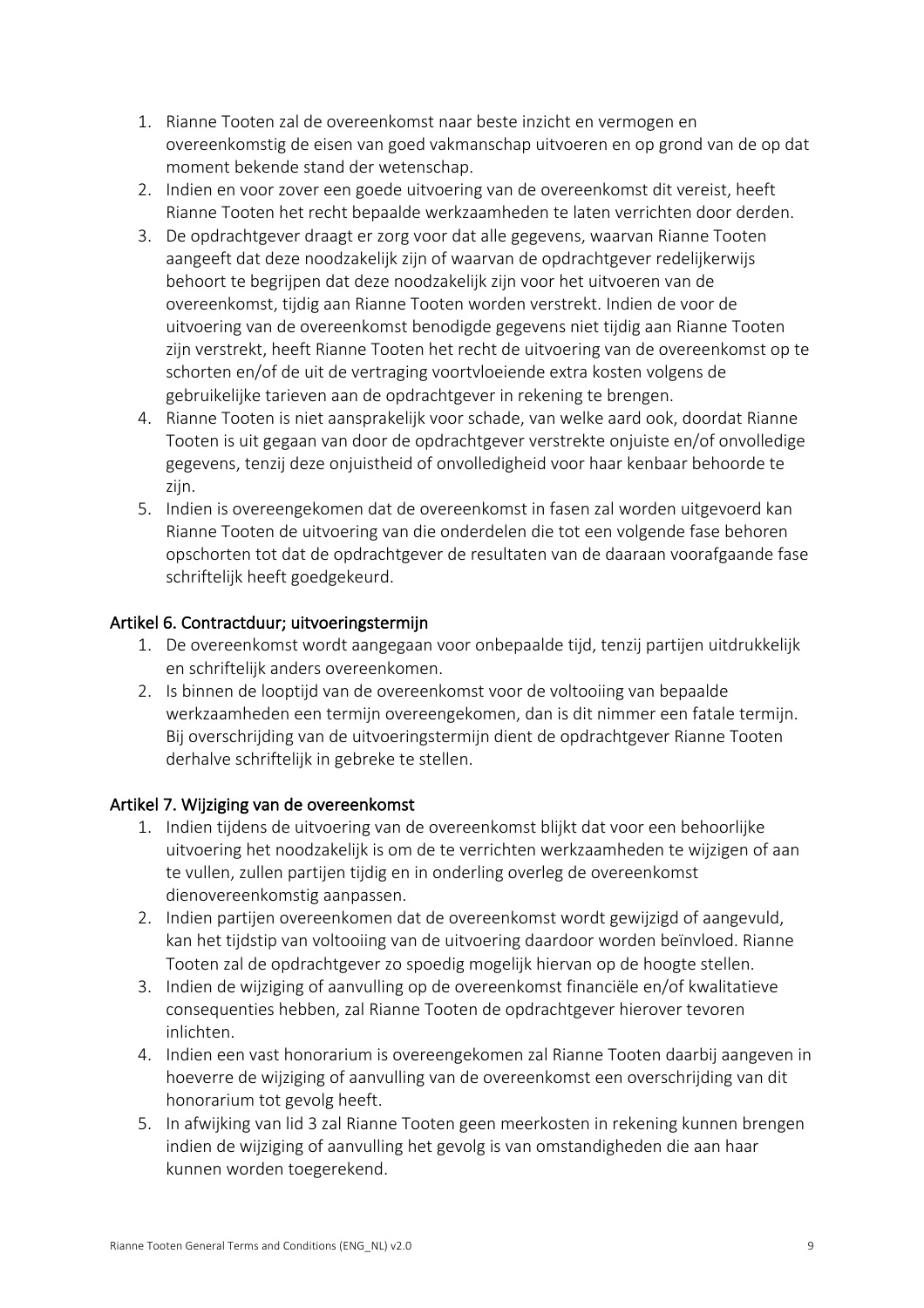# Artikel 8. Geheimhouding

1. Beide partijen zijn verplicht tot geheimhouding van alle vertrouwelijke informatie die zij in het kader van hun overeenkomst van elkaar of uit andere bron hebben verkregen. Informatie geldt als vertrouwelijk als dit door de andere partij is medegedeeld of als dit voortvloeit uit de aard van de informatie.

### Artikel 9. Intellectuele eigendom

- 1. Onverminderd het bepaalde in artikel 7 van deze voorwaarden behoudt Rianne Tooten zich de rechten en bevoegdheden voor die haar toekomen op grond van de Auteurswet.
- 2. Alle door gebruiker verstrekte stukken, zoals rapporten, adviezen, ontwerpen, schetsen, tekeningen, software enz., zijn uitsluitend bestemd om te worden gebruikt door de opdrachtgever en mogen niet door hem zonder voorafgaande toestemming van Rianne Tooten worden verveelvoudigd, openbaar gemaakt, of ter kennis van derden gebracht.
- 3. Rianne Tooten behoudt tevens het recht de door de uitvoering van de werkzaamheden toegenomen kennis voor andere doeleinden te gebruiken, voor zover hierbij geen vertrouwelijke informatie ter kennis van derden wordt gebracht.

# Artikel 10. Opzegging

1. Beide partijen kunnen te allen tijde de overeenkomst schriftelijk opzeggen. Partijen dienen in dat geval een opzegtermijn van tenminste twee (2) volle kalendermaanden in acht te nemen.

### Artikel 11. Ontbinding van de overeenkomst

- 1. De vorderingen van Rianne Tooten op de opdrachtgever zijn onmiddellijk opeisbaar in de volgende gevallen:
	- na het sluiten van de overeenkomst aan Rianne Tooten ter kennis gekomen omstandigheden geven Rianne Tooten goede grond te vrezen dat de opdrachtgever niet aan zijn verplichtingen zal voldoen;
	- indien na het sluiten van de overeenkomst Rianne Tooten door of tijdens de uitvoering van de overeengekomen werkzaamheden constatering doet van omstandigheden die niet in overeenstemming zijn met het kwaliteitssysteem van opdrachtgever dan wel de geldende Nederlandse wetgeving en Europese verordeningen en richtlijnen. Deze bepaling is niet van toepassing op werkzaamheden voor advisering of training.
	- indien Rianne Tooten de opdrachtgever bij het sluiten van de overeenkomst gevraagd heeft zekerheid te stellen voor de nakoming en deze zekerheid uitblijft dan wel onvoldoende is.
- 2. In de genoemde gevallen is Rianne Tooten bevoegd de verdere uitvoering van de overeenkomst op te schorten, dan wel tot ontbinding van de overeenkomst over te gaan, één en ander onverminderd het recht van Rianne Tooten schadevergoeding te vorderen.

# Artikel 12. Gebreken; klachttermijnen

1. Klachten over de verrichte werkzaamheden dienen door de opdrachtgever binnen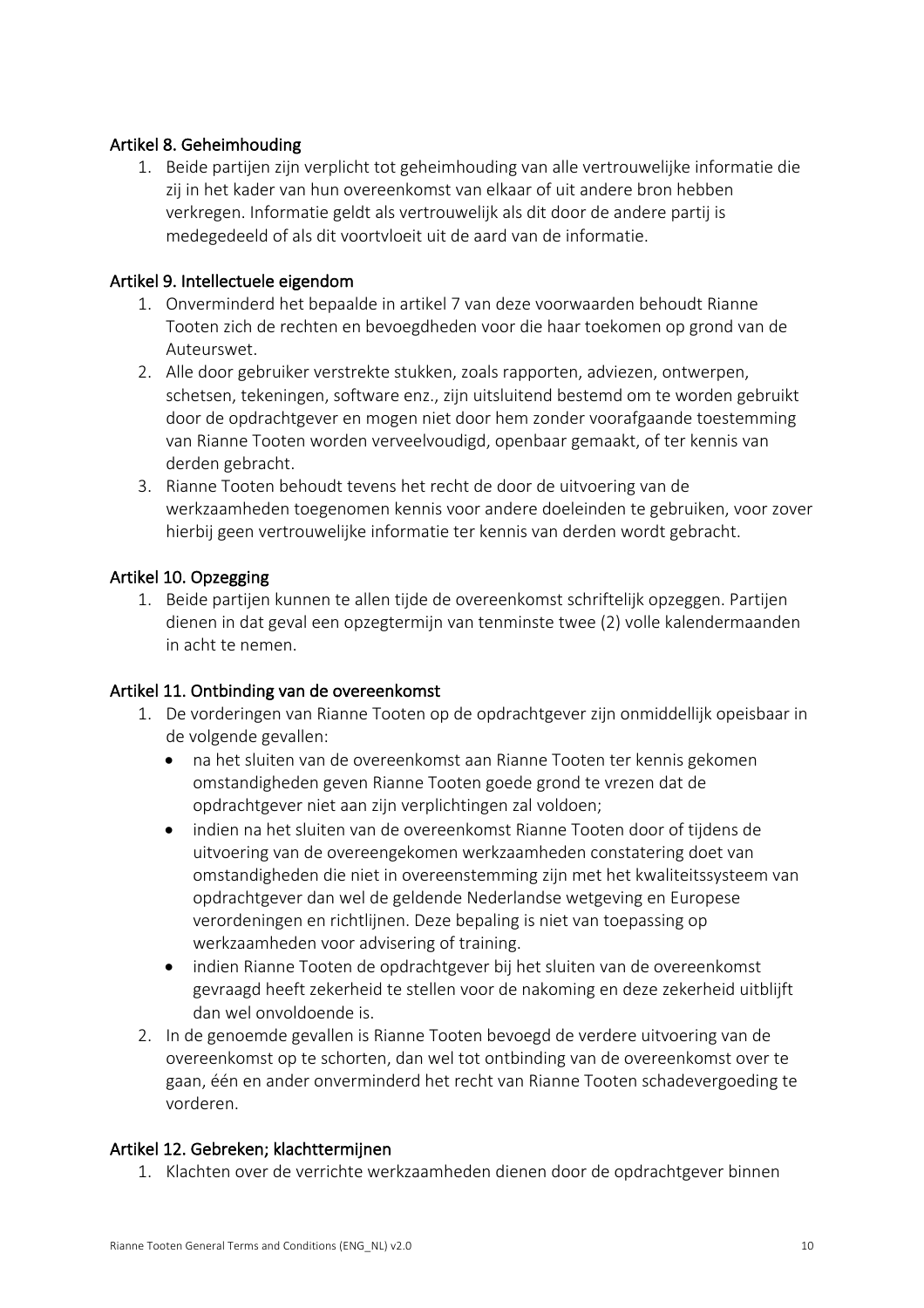acht (8) kalenderdagen na ontdekking, doch uiterlijk binnen veertien (14) kalenderdagen na voltooiing van de betreffende werkzaamheden schriftelijk te worden gemeld aan Rianne Tooten.

- 2. Indien een klacht gegrond is, zal Rianne Tooten de werkzaamheden alsnog verrichten zoals overeengekomen, tenzij dit inmiddels voor de opdrachtgever aantoonbaar zinloos is geworden. Dit laatste dient door de opdrachtgever schriftelijk kenbaar te worden gemaakt.
- 3. Indien het alsnog verrichten van de overeengekomen dienstverlening niet meer mogelijk of zinvol is, zal Rianne Tooten slechts aansprakelijk zijn binnen de grenzen van artikel 16.

### Artikel 13. Honorarium

- 1. Voor aanbiedingen en overeenkomsten waarin een vast honorarium wordt aangeboden of is overeengekomen gelden de leden 2, 5 en 6 van dit artikel. Indien geen vast honorarium wordt overeengekomen, gelden de leden 3 t/m 6 van dit artikel.
- 2. Partijen kunnen bij het tot stand komen van de overeenkomst een vast honorarium overeenkomen. Het vaste honorarium is exclusief BTW.
- 3. Indien geen vast honorarium wordt overeengekomen, zal het honorarium worden vastgesteld op grond van werkelijk bestede uren. Het honorarium wordt berekend volgens de gebruikelijke uurtarieven van Rianne Tooten, geldende voor de periode waarin de werkzaamheden worden verricht, tenzij een daarvan afwijkend uurtarief is overeengekomen.
- 4. Eventuele kostenramingen zijn exclusief BTW.
- 5. Bij opdrachten met een looptijd van meer dan twee (2) maanden zullen de verschuldigde kosten periodiek in rekening worden gebracht.
- 6. Indien Rianne Tooten met de opdrachtgever een vast honorarium of uurtarief overeenkomt, is Rianne Tooten niettemin gerechtigd tot verhoging van dit honorarium of tarief. Rianne Tooten mag prijsstijgingen doorberekenen, indien Rianne Tooten kan aantonen dat zich tussen het moment van aanbieding en levering significante prijswijzigingen hebben voorgedaan ten aanzien van bijv. lonen.

# Artikel 14. Betaling

- 1. Betaling dient te geschieden binnen dertig (30) kalenderdagen na factuurdatum, op een door Rianne Tooten aan te geven wijze in de valuta waarin is gefactureerd.
- 2. Na het verstrijken van dertig (30) kalenderdagen na de factuurdatum is de opdrachtgever in verzuim; de opdrachtgever is vanaf het moment van in verzuim treden over het opeisbare bedrag een rente verschuldigd van 1% per maand, tenzij de wettelijke rente hoger is in welk geval de wettelijke rente geldt.
- 3. In geval van liquidatie, faillissement of surseance van betaling van de opdrachtgever zullen de vorderingen van Rianne Tooten en de verplichtingen van de opdrachtgever jegens Rianne Tooten onmiddellijk opeisbaar zijn.
- 4. Door de opdrachtgever gedane betalingen strekken steeds ter afdoening in de eerste plaats van alle verschuldigde rente en kosten, in de tweede plaats van opeisbare facturen die het langst open staan, zelfs al vermeldt de opdrachtgever, dat de voldoening betrekking heeft op een latere factuur.

# Artikel 15. Incassokosten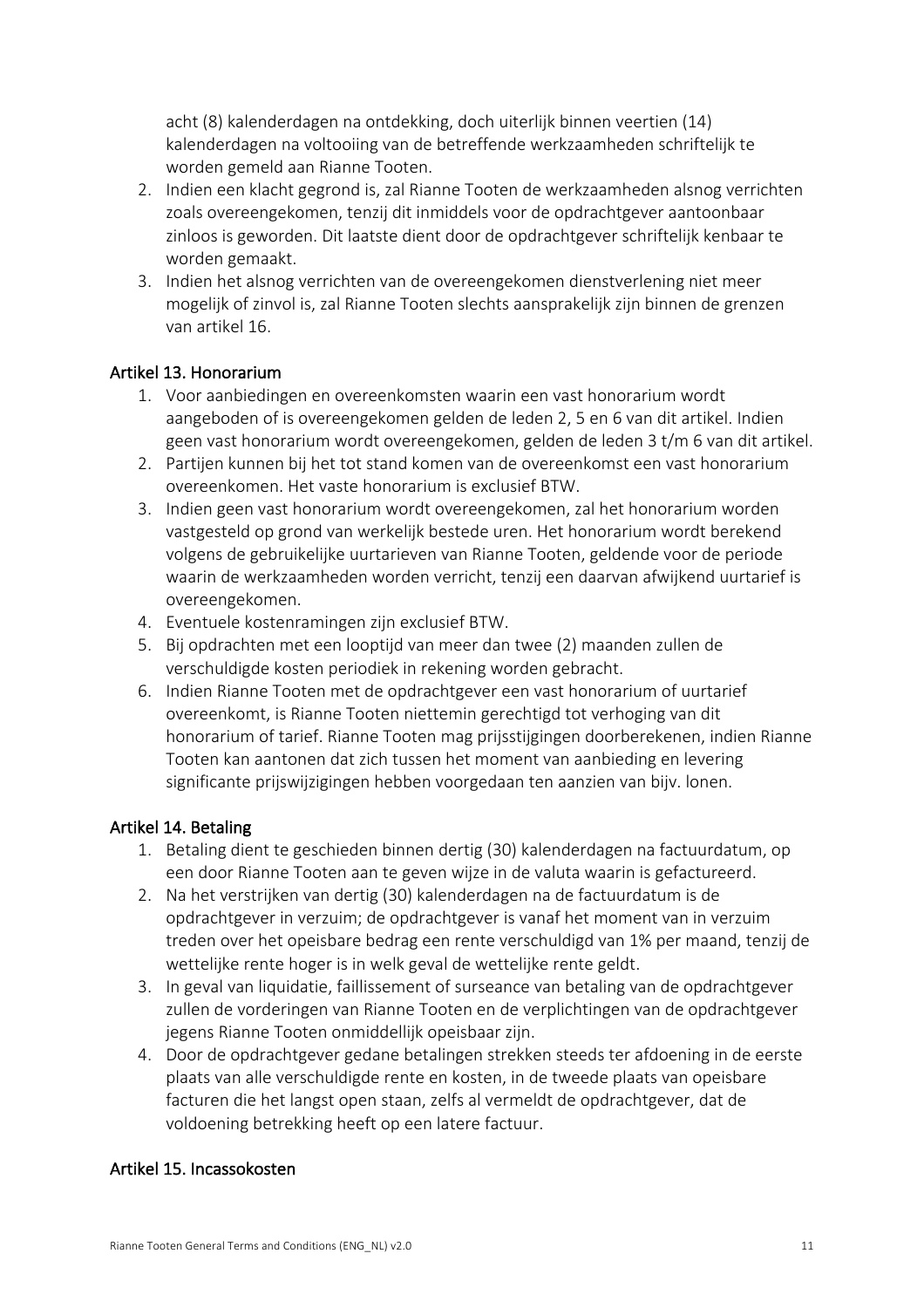- 1. Is de opdrachtgever in gebreke of in verzuim met het nakomen van één of meer van zijn verplichtingen, dan komen alle redelijke kosten ter verkrijging van voldoening buiten rechte voor rekening van opdrachtgever. In ieder geval is de opdrachtgever verschuldigd:
	- over de eerste EUR 3.000,- 15%;
	- over het meerdere tot EUR 6.000,- 10%;
	- over het meerdere tot EUR 15.000,- 8%;
	- over het meerdere tot EUR 60.000,- 5%;
	- over het meerdere 3%;

tenzij de opdrachtgever een consument is of een eenmanszaak drijft. In dat geval zijn incassokosten verschuldigd conform het Besluit buitengerechtelijke (incasso)kosten (zie www.rechtspraak.nl).

2. Indien Rianne Tooten aantoont hogere kosten te hebben gemaakt, welke redelijkerwijs noodzakelijk waren, komen ook deze voor vergoeding in aanmerking.

### Artikel 16. Aansprakelijkheid

1. Indien Rianne Tooten aansprakelijk is, dan is die aansprakelijkheid als volgt begrensd:

- De aansprakelijkheid van Rianne Tooten, voor zover deze door haar aansprakelijkheidsverzekering wordt gedekt, is beperkt tot het bedrag van de door de verzekeraar gedane uitkering.
- Indien de verzekeraar in enig geval niet tot uitkering overgaat of schade niet door de verzekering wordt gedekt, is de aansprakelijkheid van Rianne Tooten beperkt tot eenmaal de factuurwaarde van de opdracht, althans dat gedeelte van de opdracht waarop de aansprakelijkheid betrekking heeft.
- In afwijking van hetgeen hierboven in lid 2 van dit artikel is bepaald, wordt bij een opdracht met een langere looptijd dan zes (6) maanden, de aansprakelijkheid verder beperkt tot het over de laatste drie (3) maanden verschuldigde honorariumgedeelte.
- De in deze voorwaarden opgenomen beperkingen van de aansprakelijkheid gelden niet indien de schade te wijten is aan opzet of grove schuld van Rianne Tooten of haar medewerkers.
- Rianne Tooten is nimmer aansprakelijk voor gevolgschade.
- Rianne Tooten is ook niet aansprakelijk voor schadeclaims van derden naar de opdrachtgever die het gevolg zijn van omstandigheden die niet in overeenstemming zijn met het kwaliteitssysteem van opdrachtgever dan wel de geldende Nederlandse wetgeving en Europese verordeningen en richtlijnen. Deze bepaling niet van toepassing op werkzaamheden voor advisering of training.

### Artikel 17. Overmacht

- 1. Onder overmacht wordt in deze algemene voorwaarden verstaan naast hetgeen daaromtrent in de wet en jurisprudentie wordt begrepen, alle van buiten komende oorzaken, voorzien of niet-voorzien, waarop gebruiker geen invloed kan uitoefenen, doch waardoor gebruiker niet in staat is haar verplichtingen na te komen. Werkstakingen in het bedrijf van Rianne Tooten worden daaronder begrepen.
- 2. Rianne Tooten heeft ook het recht zich op overmacht te beroepen, indien de omstandigheid die (verdere) nakoming verhindert, intreedt nadat Rianne Tooten haar verbintenis had moeten nakomen.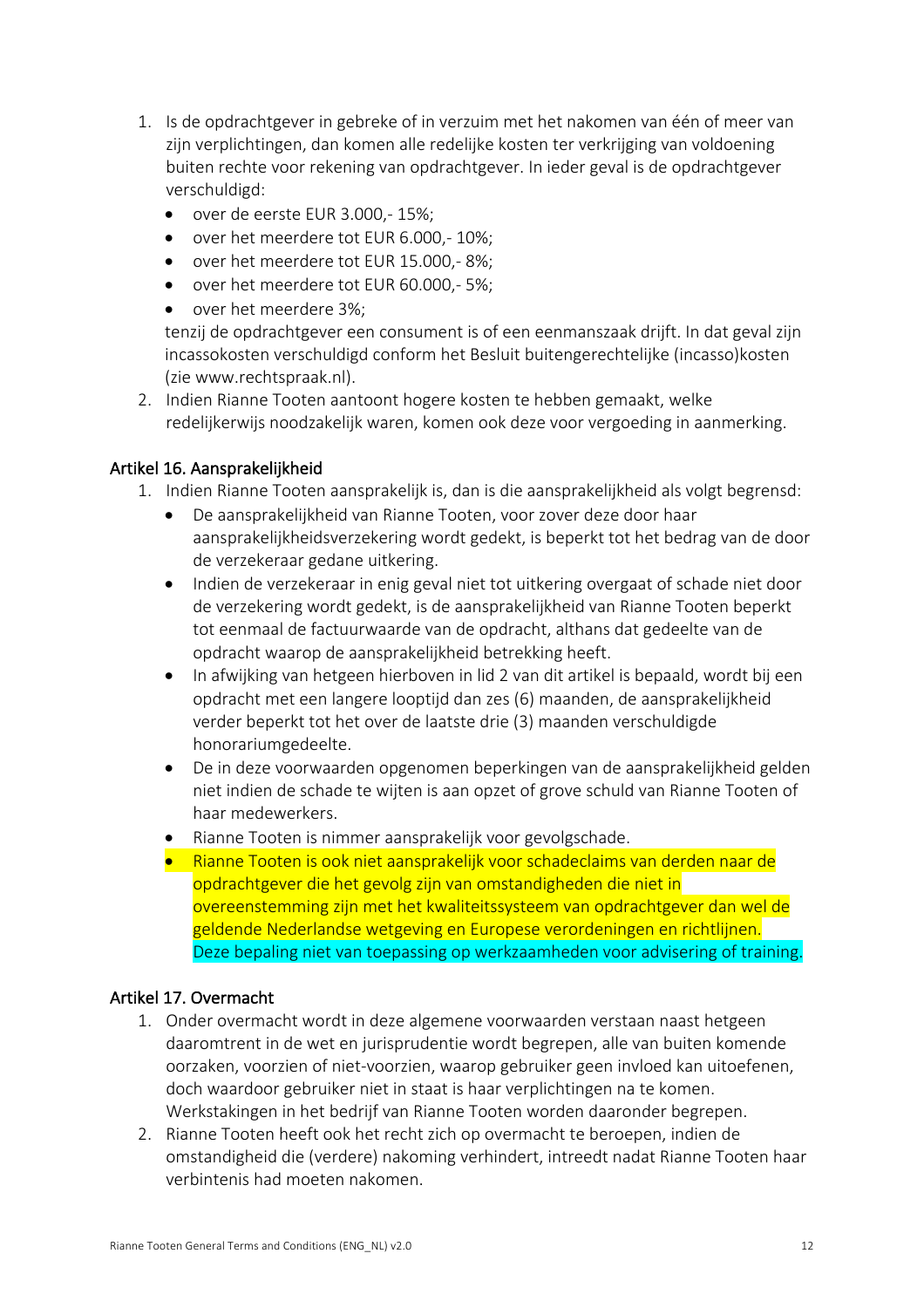- 3. Tijdens overmacht worden de verplichtingen van Rianne Tooten opgeschort. Indien de periode waarin door overmacht nakoming van de verplichtingen door Rianne Tooten niet mogelijk is langer duurt dan twee (2) maanden zijn beide partijen bevoegd de overeenkomst te ontbinden zonder dat er in dat geval een verplichting tot schadevergoeding bestaat.
- 4. Indien Rianne Tooten bij het intreden van de overmacht al gedeeltelijk aan haar verplichtingen heeft voldaan, of slechts gedeeltelijk aan haar verplichtingen kan voldoen is zij gerechtigd het reeds uitgevoerde c.q. uitvoerbare deel afzonderlijk te factureren en is de opdrachtgever gehouden deze factuur te voldoen als betrof het een afzonderlijk contract. Dit geldt echter niet als het reeds uitgevoerde c.q. uitvoerbare deel geen zelfstandige waarde heeft.

# Artikel 18. Bijzondere bepalingen in-company training

- 1. Indien is overeengekomen dat Rianne Tooten een in-company training zal verzorgen in welke vorm dan ook geldt in afwijking en in aanvulling op deze algemene voorwaarden hetgeen is bepaald in dit artikel.
- 2. De aanbieding voor een in-company training door Rianne Tooten wordt uitsluitend gedaan op basis van een digitale offerte. De vermelde prijzen zijn inclusief trainingsmateriaal, maar exclusief reis- en verblijfkosten.
- 3. De offerte dient uiterlijk vier (4) weken voor aanvang van de training te zijn geaccepteerd voordat de overeenkomst tot stand komt. Je ontvangt hiervan een bevestiging van Rianne Tooten per e-mail waarin de data van de in-company training zijn vermeld.
- 4. Op het moment van bevestiging ontvang je tevens de factuur. De betaaltermijn is acht (8) kalenderdagen. Indien de betalingstermijn wordt overschreden kan de in-company training worden geannuleerd.
- 5. De in-company training kan uitsluitend per e-mail (info@riannetooten.nl) worden geannuleerd of verplaatst. Hiervoor geldt het volgende:
	- tot drie (3) weken voor aanvang van de training worden er geen administratiekosten in rekening gebracht en ontvang je het betaalde bedrag terug;
	- binnen drie (3) weken voor aanvang van de training ben je het volledige trainingsbedrag verschuldigd.
- 6. Rianne Tooten behoudt zich het recht voor een in-company training wegens onvoorziene omstandigheden te annuleren. Rianne Tooten zal zo spoedig mogelijk per e-mail (info@riannetooten.nl) een andere datum voor de in-company training bekend maken.
- 7. Rianne Tooten spant zich in om passende technische en organisatorische maatregelen te treffen om de persoonsgegevens van de deelnemers aan de in-company training te beveiligen tegen verlies en tegen onrechtmatig gebruik door derden.

# Artikel 19. Bijzondere bepalingen klassikale training

- 1. Voor deelname aan een klassikale training verzorgd door Rianne Tooten geldt in afwijking en in aanvulling op deze algemene voorwaarden hetgeen is bepaald in dit artikel.
- 2. Inschrijven voor een klassikale training doe je door gebruik te maken van de inschrijvingsmodule op de website www.riannetooten.nl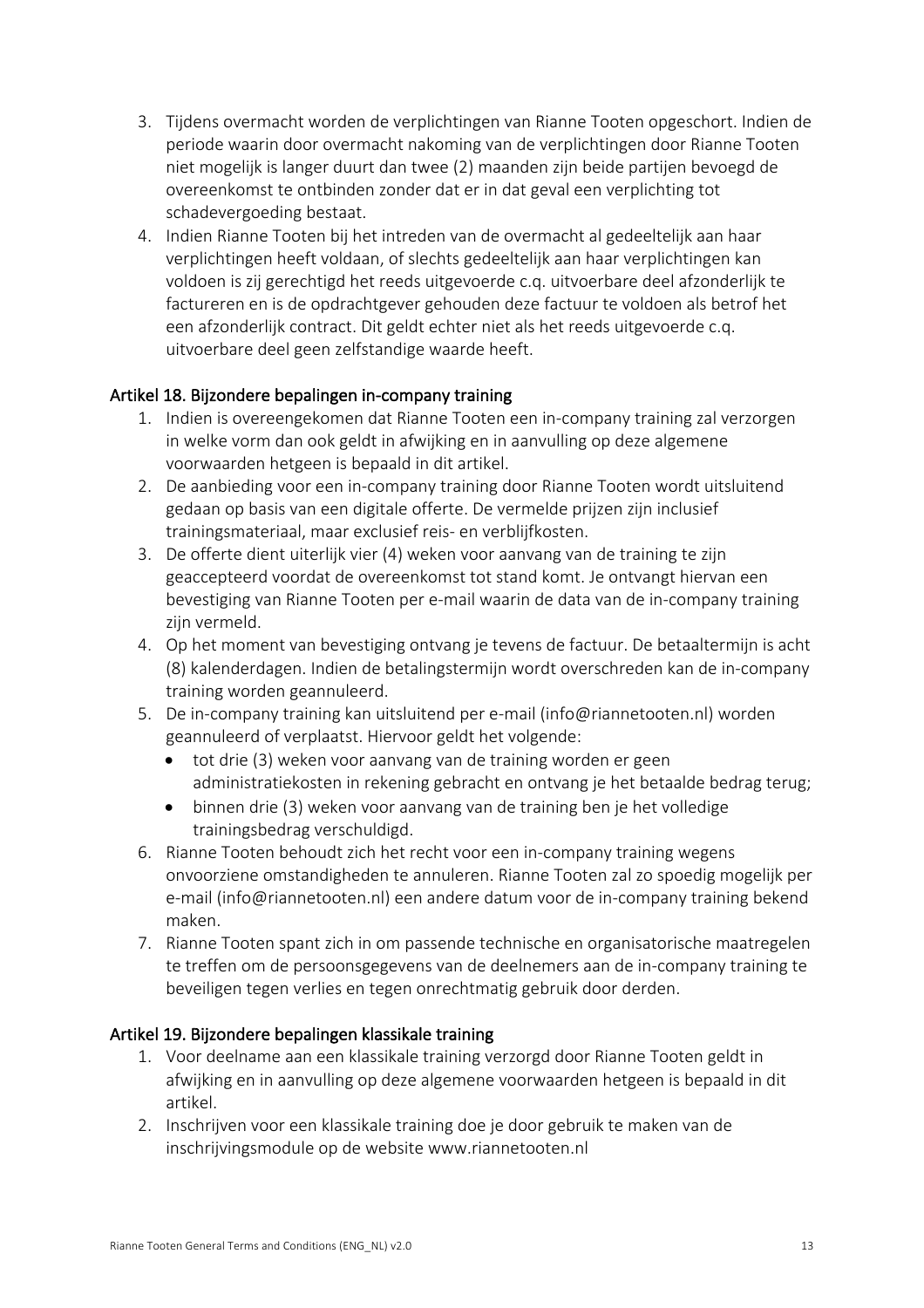- 3. Je ontvangt voor iedere inschrijving een bevestiging per e-mail. De geplande datum voor de training is onder voorbehoud van voldoende deelname. Drie weken voor aanvang van de training ontvang je bericht of de training definitief doorgaat.
- 4. Wanneer je de betaling voor de deelname aan de klassikale training hebt verricht ben je verzekerd van deelname. De prijs is inclusief trainingsmateriaal en lunch.
- 5. De klassikale training kan uitsluitend per e-mail (info@riannetooten.nl) worden geannuleerd of verplaatst. Hiervoor geldt het volgende:
	- tot drie (3) weken voor aanvang van de training worden er geen administratiekosten in rekening gebracht en ontvang je het betaalde bedrag terug;
	- binnen drie (3) weken voor aanvang van de training ben je het volledige trainingsbedrag verschuldigd;
	- Een inschrijving is persoonsgebonden, maar bij verhindering is het te allen tijde mogelijk een vervanger te sturen. Dit dient wel tijdig te worden doorgegeven per e-mail (info@riannetooten.nl);
- 6. Rianne Tooten behoudt zich het recht voor een training te annuleren wegens te weinig deelname. Indien een training geen doorgang kan vinden, zullen de reeds aangemelde deelnemers per e-mail hiervan bericht krijgen van Rianne Tooten en ontvang je het betaalde bedrag terug.
- 7. Rianne Tooten behoudt zich tevens het recht voor een klassikale training wegens onvoorziene omstandigheden te annuleren. Rianne Tooten zal zo spoedig mogelijk per e-mail (info@riannetooten.nl) een andere datum voor de klassikale training bekend maken.
- 8. Rianne Tooten sluit elke aansprakelijkheid uit ten aanzien van schade ontstaan op trainingslocaties door het niet opvolgen van veiligheidsinstructies door deelnemers aan de klassikale training.
- 9. Rianne Tooten spant zich in om passende technische en organisatorische maatregelen te treffen om de persoonsgegevens van de deelnemers aan de klassikale training te beveiligen tegen verlies en tegen onrechtmatig gebruik door derden. Je persoonlijke gegevens kunnen worden gebruikt voor het toezenden van informatie over trainingen door Rianne Tooten. Indien je hiertegen bezwaar hebt kun je dat via de e-mail laten weten (info@riannetooten.nl).

# Artikel 20. Bijzondere bepalingen advies op locatie

- 1. Indien is overeengekomen dat Rianne Tooten advies op locatie zal verzorgen in welke vorm dan ook geldt in afwijking en in aanvulling op deze algemene voorwaarden hetgeen is bepaald in dit artikel.
- 2. De aanbieding voor advies op locatie door Rianne Tooten wordt uitsluitend gedaan op basis van een digitale offerte. De vermelde prijzen zijn exclusief reis- en verblijfkosten.
- 3. Je ontvangt een bevestiging van Rianne Tooten per e-mail waarin de datum van het advies op locatie is vermeld.
- 4. Op het moment van bevestiging ontvang je tevens de factuur. De factuur dient uiterlijk een dag voor het advies op locatie te zijn betaald. Reis-en verblijfkosten worden na het advies op locatie gefactureerd met een betaaltermijn van acht (8) kalenderdagen.

# Artikel 21. Geschillenbeslechting

1. De rechter in de vestigingsplaats van Rianne Tooten is bij uitsluiting bevoegd van